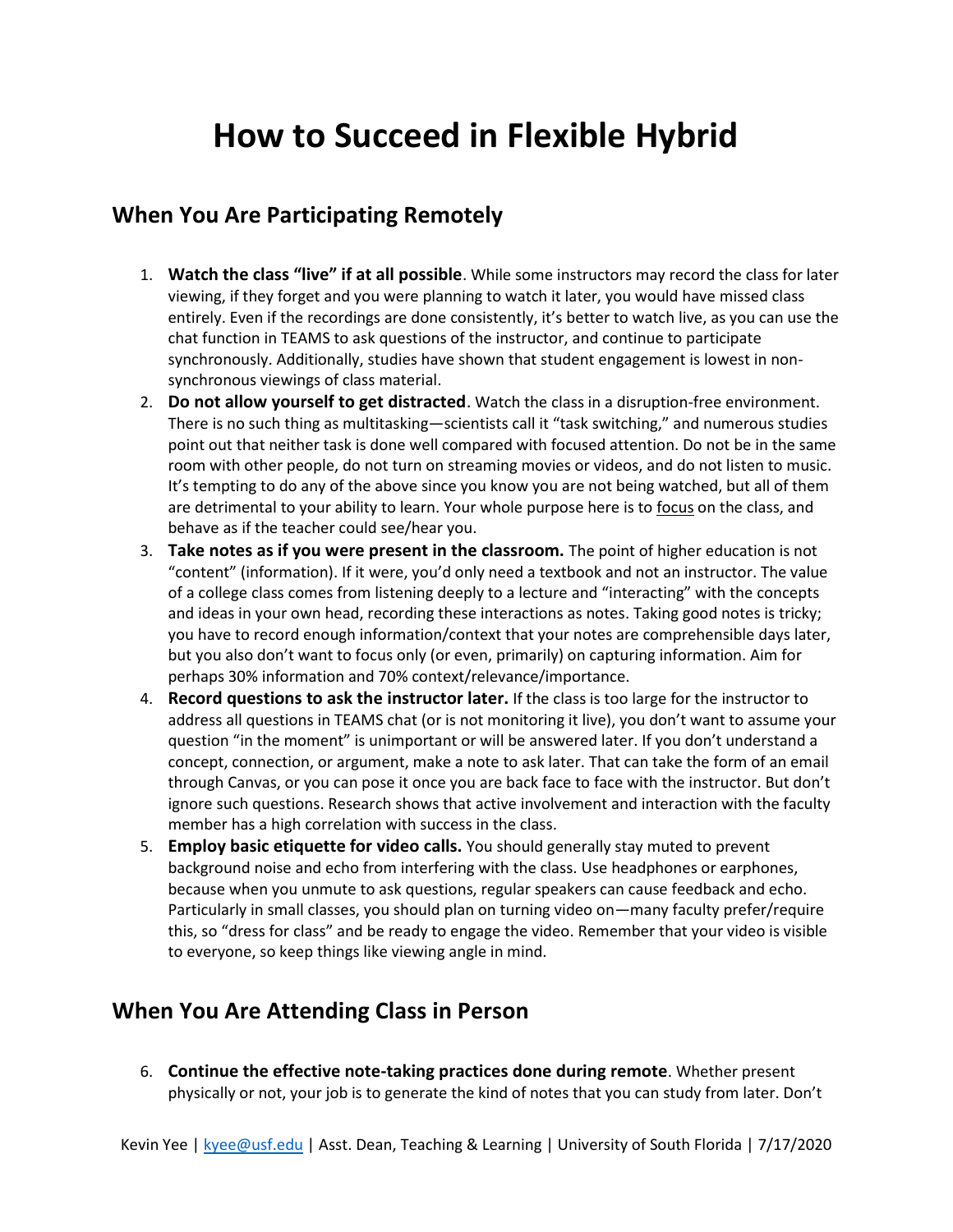just duplicate information on the screen or whiteboard. Instead, listen deeply and aim primarily for synthesizing the class discussion, including only enough raw information to make it understandable when viewing with fresh eyes days later. Also, in-person classes are inherently engaging and some may be structured/administered in a way that doesn't make it obvious where or when to take notes. Take notes nonetheless.

- 7. **Beware the "illusion of mastery"**. There's a well-known phenomenon that students listening to an expert explain a concept or solution to a problem may understand it completely while in the classroom, and feel like they have mastered it. However, comprehension in the moment is not at all the same thing as the ability to reproduce it on your own, hours later, without the expert nearby to help. This is another reason to take detailed notes—depending on the discipline, you may need to record details about the process (and decision-making along the way) as well as the specific solution. While this illusion of mastery may be present for remote students as well, it's particularly present during in-class participation.
- 8. **Ask questions of the instructor**. While in-class, you may have the opportunity to ask questions of the instructor. Do not fear that questions single you out in any fashion among the other students. It frequently occurs that many students are confused, but only one or two may raise hands to ask. In some classes, no such students volunteer, to the detriment of the entire class.
- 9. **Participate with other students when appropriate**. Studies have shown that learning is enhanced when there is a social component. Thus, when groupwork opportunities are presented, participate as fully as you can. Listening offers less benefit than actively contributing.

## **In General**

- 10. **Check Canvas every day**. Some instructors post updates or announcements frequently, and you want to take advantage of early notice. But just as importantly, you want to engage the material intellectually at least once per day to maximize learning.
- 11. **Complete the assigned readings and videos BEFORE class begins**. It is true that some instructors will lecture on the same material assigned in readings/videos. However, this is not a license to ignore the readings, or even to do them after the class. The idea is that the lecture, if it does repeat the readings, provides additional context and a deeper understanding. If you treat lectures as the introduction, your comprehension will be more shallow. Also, keep in mind that many instructors do not lecture on the readings/videos in full (or even in part), trusting that you will do them before class so they can use class time for activities. Some instructors avoid lecture entirely, in fact, and will jump into applications during class time. Be ready for class!
- 12. **Quiz yourself daily, using "keyword notes" or flashcards**. The evidence in studies is quite clear: successfully storing and retrieving academic-style memories, data, and information comes from retrieval practice. Flashcards or Quizlet are great for this, as well as covering up your notes with your hand and using only keywords on the page to challenge yourself to recall/rebuild all the notes you're covering up. The effect is most pronounced when spaced out across several days, not done as cramming shortly before a test.
- 13. **Use a calendar to schedule reading time and study time**. It's not enough to block off time spent in class; you will want to use a calendar app (or a paper calendar) to intentionally block off time to complete class assignments and even more time set aside for simply reviewing notes and quizzing yourself.